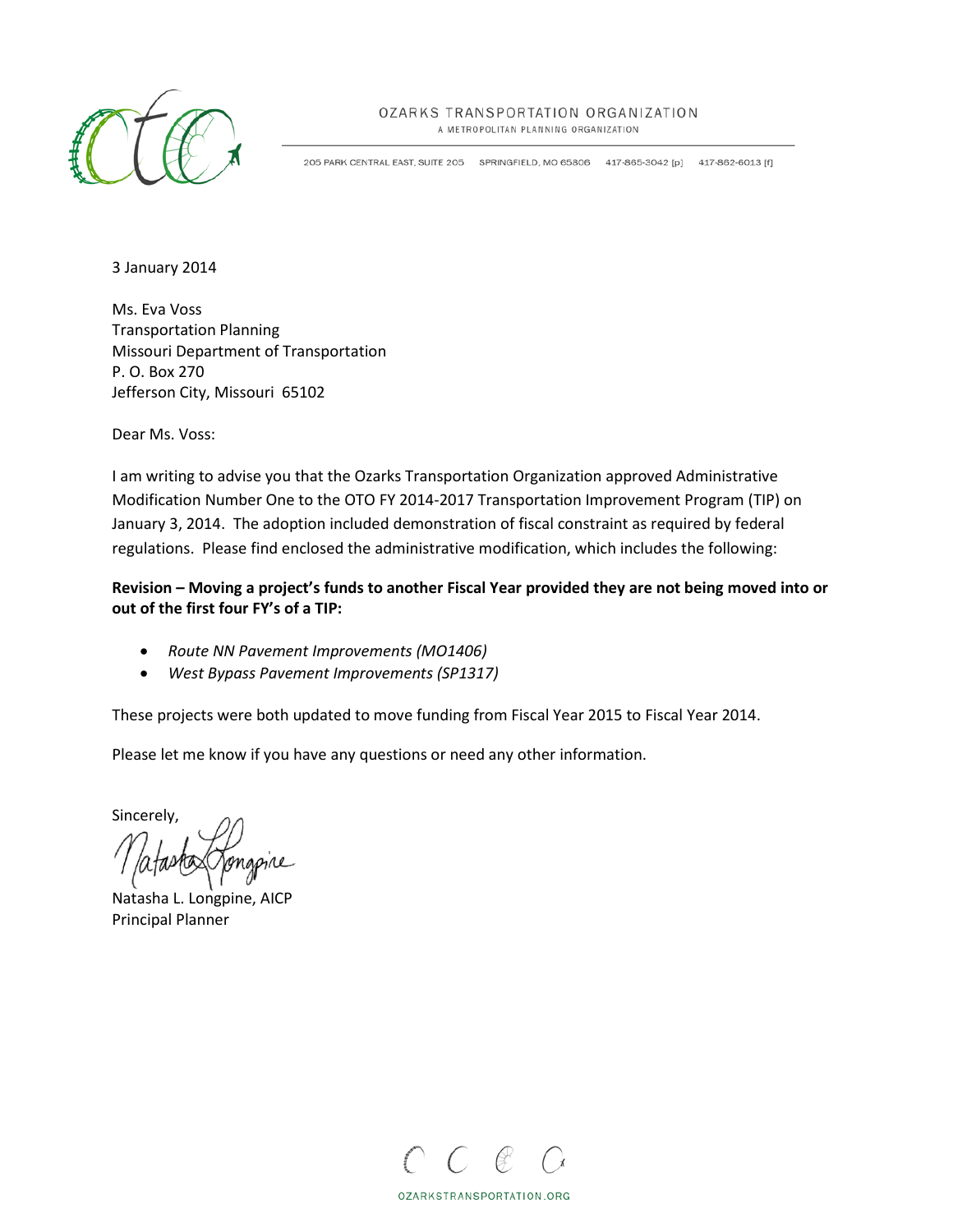

Project Detail by Section and Project Number with Map

### **E) Roadways Section**

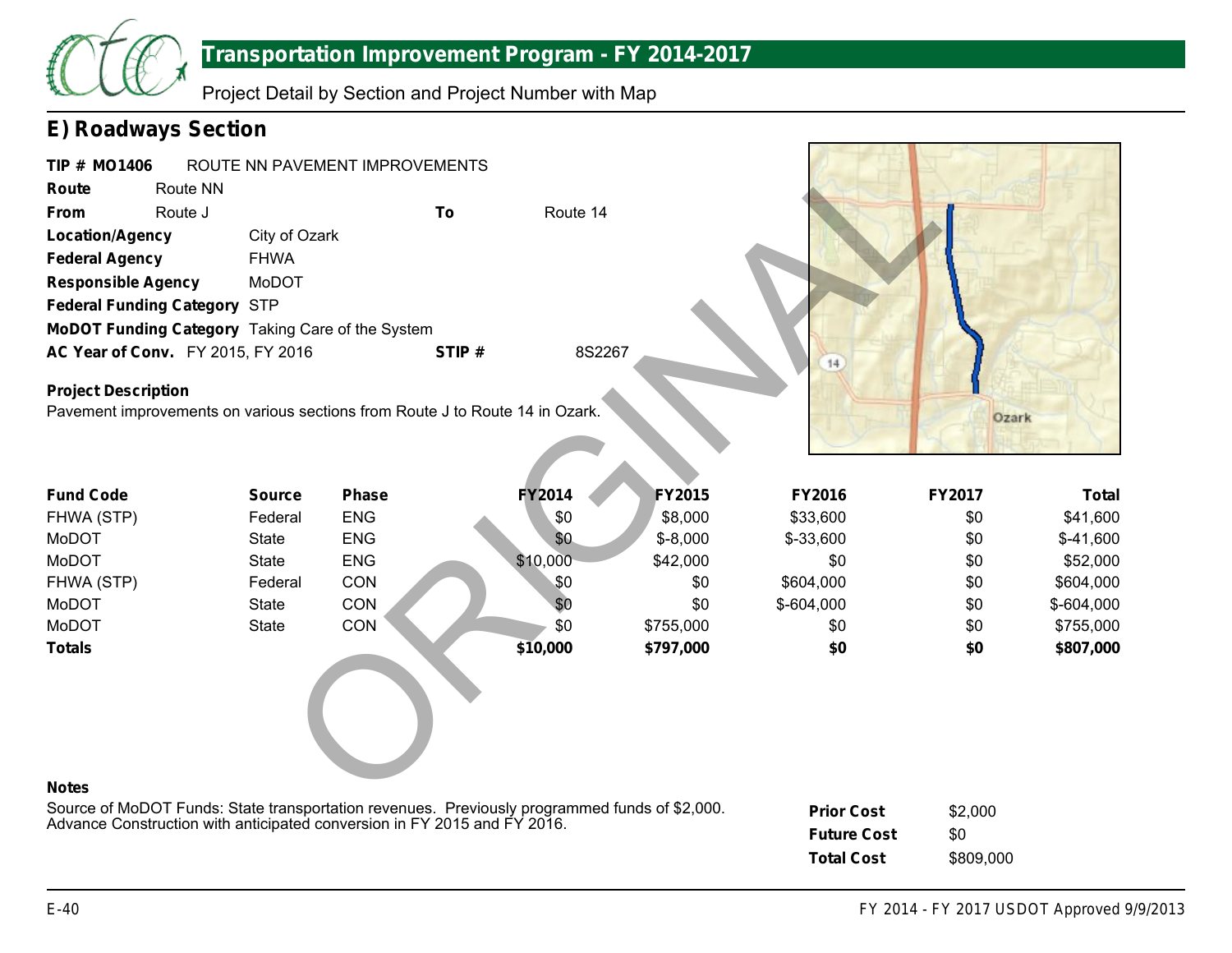

Project Detail by Section and Project Number with Map

### **E) Roadways Section**

| <b>TIP # MO1406</b>                      |          | ROUTE NN PAVEMENT IMPROVEMENTS                   |       |          |
|------------------------------------------|----------|--------------------------------------------------|-------|----------|
| Route                                    | Route NN |                                                  |       |          |
| <b>From</b>                              | Route J  |                                                  | To    | Route 14 |
| <b>Location/Agency</b>                   |          | City of Ozark                                    |       |          |
| <b>Federal Agency</b>                    |          | <b>FHWA</b>                                      |       |          |
| <b>Responsible Agency</b>                |          | MoDOT                                            |       |          |
| <b>Federal Funding Category STP</b>      |          |                                                  |       |          |
|                                          |          | MoDOT Funding Category Taking Care of the System |       |          |
| <b>AC Year of Conv.</b> FY 2015, FY 2016 |          |                                                  | STIP# | 8S2267   |

### **Project Description**

Pavement improvements on various sections from Route J to Route 14 in Ozark.



| <b>Fund Code</b> | <b>Source</b> | <b>Phase</b> | <b>FY2014</b> | <b>FY2015</b> | <b>FY2016</b> | <b>FY2017</b> | <b>Total</b> |
|------------------|---------------|--------------|---------------|---------------|---------------|---------------|--------------|
| FHWA (STP)       | Federal       | <b>ENG</b>   | \$0           | \$8,000       | \$33,600      | \$0           | \$41,600     |
| MoDOT            | State         | <b>ENG</b>   | \$0           | $$ -8,000$    | $$-33,600$    | \$0           | $$-41,600$   |
| MoDOT            | State         | <b>ENG</b>   | \$52,000      | \$0           | \$0           | \$0           | \$52,000     |
| FHWA (STP)       | Federal       | CON          | \$0           | \$0           | \$604,000     | \$0           | \$604,000    |
| MoDOT            | <b>State</b>  | CON          | \$0           | \$0           | $$-604,000$   | \$0           | $$-604,000$  |
| MoDOT            | <b>State</b>  | CON          | \$755,000     | \$0           | \$0           | \$0           | \$755,000    |
| <b>Totals</b>    |               |              | \$807,000     | \$0           | \$0           | \$0           | \$807,000    |

| <b>Notes</b><br>Source of MoDOT Funds: State transportation revenues. Previously programmed funds of \$2,000.<br>Advance Construction with anticipated conversion in FY 2015 and FY 2016. | <b>Prior Cost</b><br><b>Future Cost</b> | \$2,000<br>\$0 |  |
|-------------------------------------------------------------------------------------------------------------------------------------------------------------------------------------------|-----------------------------------------|----------------|--|
|                                                                                                                                                                                           | <b>Total Cost</b>                       | \$809,000      |  |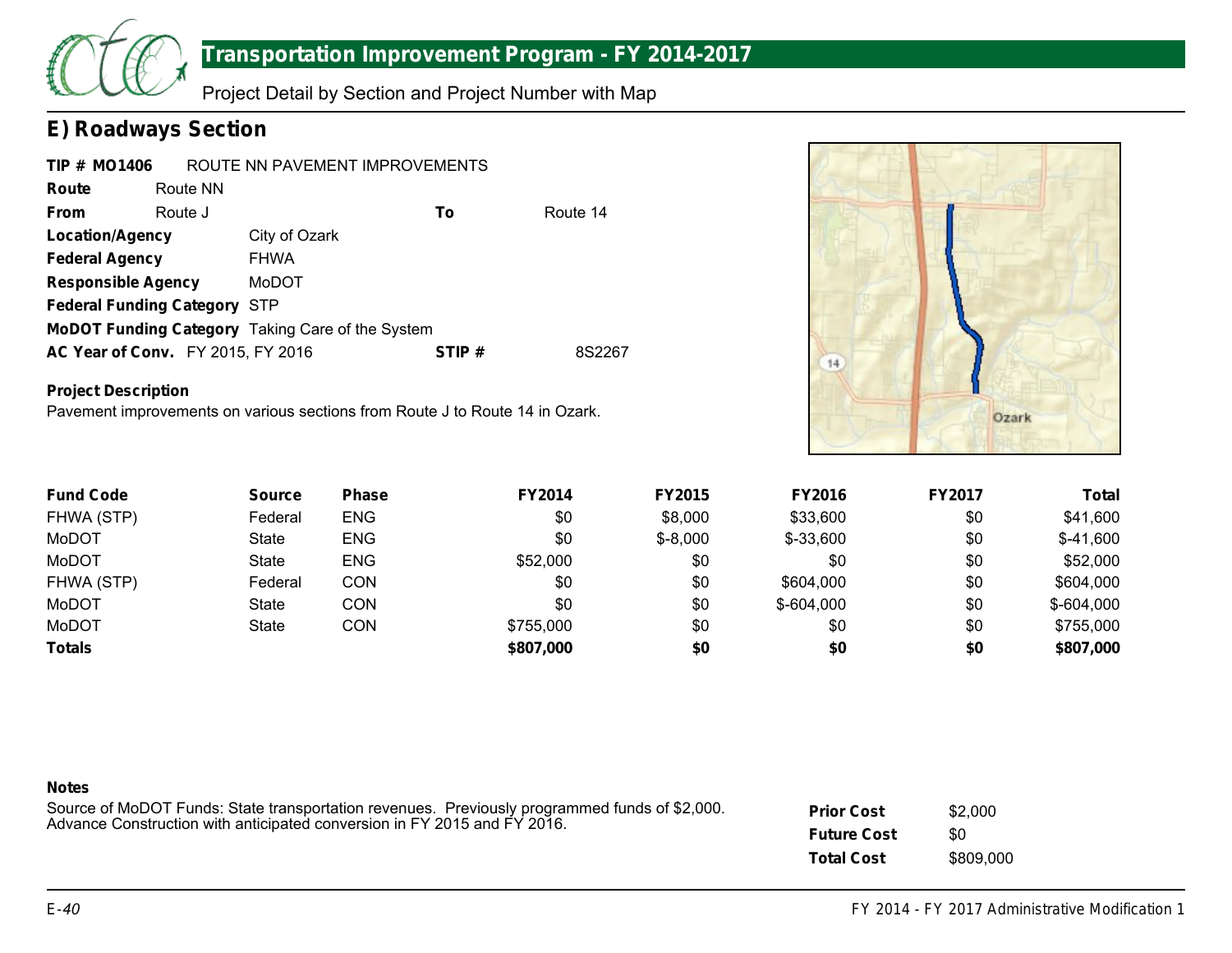

Project Detail by Section and Project Number with Map

## **E) Roadways Section**

| <b>TIP # SP1317</b><br>Route<br><b>From</b><br><b>Location/Agency</b><br><b>Federal Agency</b><br><b>Responsible Agency</b><br>Federal Funding Category NHPP(NHS)<br>MoDOT Funding Category Taking Care of the System | West Bypass (Route 160)<br>Sunshine Street (Route 413)<br>City of Springfield<br><b>FHWA</b><br>MoDOT | WEST BYPASS PAVEMENT IMPROVEMENTS<br>To |               | James River Freeway (Route 60) | W Farm Roud 146    |                 | 11 M J G L<br>W Catalpards<br>V/ Generi St<br>413 |
|-----------------------------------------------------------------------------------------------------------------------------------------------------------------------------------------------------------------------|-------------------------------------------------------------------------------------------------------|-----------------------------------------|---------------|--------------------------------|--------------------|-----------------|---------------------------------------------------|
| AC Year of Conv. FY 2015, FY 2016                                                                                                                                                                                     |                                                                                                       | STIP#                                   | 8P2264D       |                                |                    |                 |                                                   |
| <b>Project Description</b><br>Pavement improvements on various sections of West Bypass (Route 160) from Sunshine Street (Route<br>413) to the James River Freeway (Route 60).                                         |                                                                                                       |                                         |               |                                | 1464<br>$d - 1$    | Reported Bradch | W. Republic Rd                                    |
| <b>Fund Code</b>                                                                                                                                                                                                      | <b>Source</b>                                                                                         | <b>Phase</b>                            | <b>FY2014</b> | <b>FY2015</b>                  | <b>FY2016</b>      | <b>FY2017</b>   | <b>Total</b>                                      |
| FHWA (NHS)                                                                                                                                                                                                            | Federal                                                                                               | <b>ENG</b>                              | \$0           | \$4,000                        | \$44,000           | \$0             | \$48,000                                          |
| MoDOT                                                                                                                                                                                                                 | <b>State</b>                                                                                          | <b>ENG</b>                              | \$0           | $$-4,000$                      | $$-44,000$         | \$0             | $$-48,000$                                        |
| <b>MoDOT</b>                                                                                                                                                                                                          | <b>State</b>                                                                                          | <b>ENG</b>                              | \$5,000       | \$55,000                       | \$0                | \$0             | \$60,000                                          |
| FHWA (NHS)                                                                                                                                                                                                            | Federal                                                                                               | CON                                     | \$0           | \$0                            | \$640,000          | \$0             | \$640,000                                         |
| <b>MoDOT</b>                                                                                                                                                                                                          | <b>State</b>                                                                                          | CON                                     | \$0           | \$0                            | $$-640,000$        | \$0             | \$-640,000                                        |
| MoDOT                                                                                                                                                                                                                 | <b>State</b>                                                                                          | CON                                     | \$0           | \$800,000                      | \$0                | \$0             | \$800,000                                         |
| <b>Totals</b>                                                                                                                                                                                                         |                                                                                                       |                                         | \$5,000       | \$855,000                      | \$0                | \$0             | \$860,000                                         |
| <b>Notes</b>                                                                                                                                                                                                          |                                                                                                       |                                         |               |                                |                    |                 |                                                   |
| Source of MoDOT Funds: State transportation revenues. Previously programmed funds of \$2,000.                                                                                                                         |                                                                                                       |                                         |               |                                | <b>Prior Cost</b>  | \$2,000         |                                                   |
| Advance Construction with anticipated conversion in FY 2015 and FY 2016.                                                                                                                                              |                                                                                                       |                                         |               |                                | <b>Future Cost</b> | \$0             |                                                   |
|                                                                                                                                                                                                                       |                                                                                                       |                                         |               |                                | <b>Total Cost</b>  | \$862,000       |                                                   |

J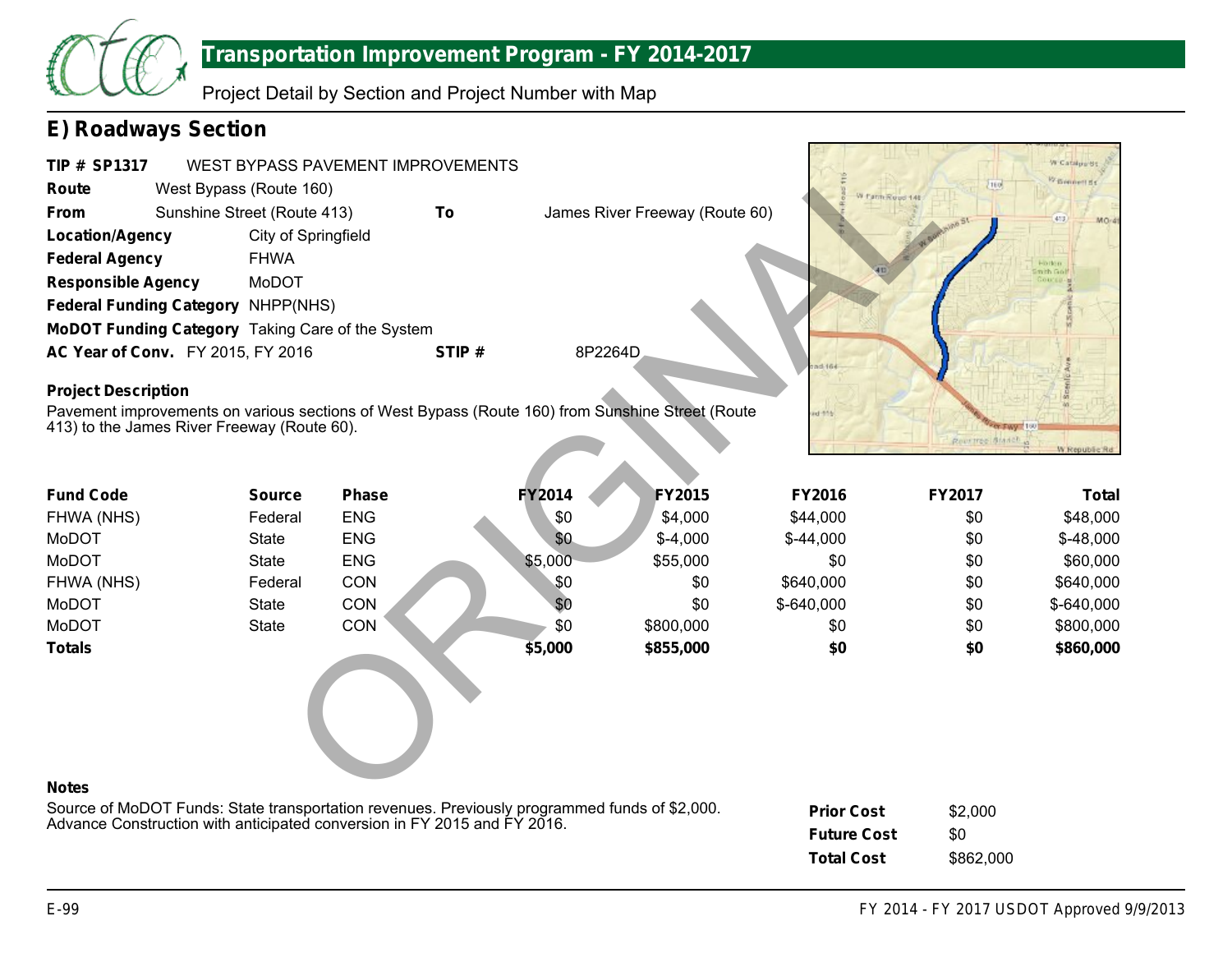

Project Detail by Section and Project Number with Map

### **E) Roadways Section**

| <b>TIP # SP1317</b>                      |                         | WEST BYPASS PAVEMENT IMPROVEMENTS                |       |                                |
|------------------------------------------|-------------------------|--------------------------------------------------|-------|--------------------------------|
| Route                                    | West Bypass (Route 160) |                                                  |       |                                |
| <b>From</b>                              |                         | Sunshine Street (Route 413)                      | To    | James River Freeway (Route 60) |
| Location/Agency                          |                         | City of Springfield                              |       |                                |
| <b>Federal Agency</b>                    |                         | <b>FHWA</b>                                      |       |                                |
| <b>Responsible Agency</b>                |                         | MoDOT                                            |       |                                |
| Federal Funding Category NHPP(NHS)       |                         |                                                  |       |                                |
|                                          |                         | MoDOT Funding Category Taking Care of the System |       |                                |
| <b>AC Year of Conv.</b> FY 2015, FY 2016 |                         |                                                  | STIP# | 8P2264D                        |

### **Project Description**

Pavement improvements on various sections of West Bypass (Route 160) from Sunshine Street (Route 413) to the James River Freeway (Route 60).



| <b>Fund Code</b> | <b>Source</b> | <b>Phase</b> | <b>FY2014</b> | <b>FY2015</b> | <b>FY2016</b> | <b>FY2017</b> | Total       |
|------------------|---------------|--------------|---------------|---------------|---------------|---------------|-------------|
| FHWA (NHS)       | Federal       | <b>ENG</b>   | \$0           | \$4,000       | \$44,000      | \$0           | \$48,000    |
| MoDOT            | State         | <b>ENG</b>   | \$0           | $$-4,000$     | $$-44,000$    | \$0           | $$-48,000$  |
| MoDOT            | State         | <b>ENG</b>   | \$60,000      | \$0           | \$0           | \$0           | \$60,000    |
| FHWA (NHS)       | Federal       | CON          | \$0           | \$0           | \$640,000     | \$0           | \$640,000   |
| MoDOT            | <b>State</b>  | CON          | \$0           | \$0           | $$-640,000$   | \$0           | $$-640,000$ |
| MoDOT            | <b>State</b>  | CON          | \$800,000     | \$0           | \$0           | \$0           | \$800,000   |
| <b>Totals</b>    |               |              | \$860,000     | \$0           | \$0           | \$0           | \$860,000   |

| <b>Notes</b>                                                                                  |                    |           |
|-----------------------------------------------------------------------------------------------|--------------------|-----------|
| Source of MoDOT Funds: State transportation revenues. Previously programmed funds of \$2,000. | <b>Prior Cost</b>  | \$2,000   |
| Advance Construction with anticipated conversion in FY 2015 and FY 2016.                      | <b>Future Cost</b> | \$0       |
|                                                                                               | <b>Total Cost</b>  | \$862,000 |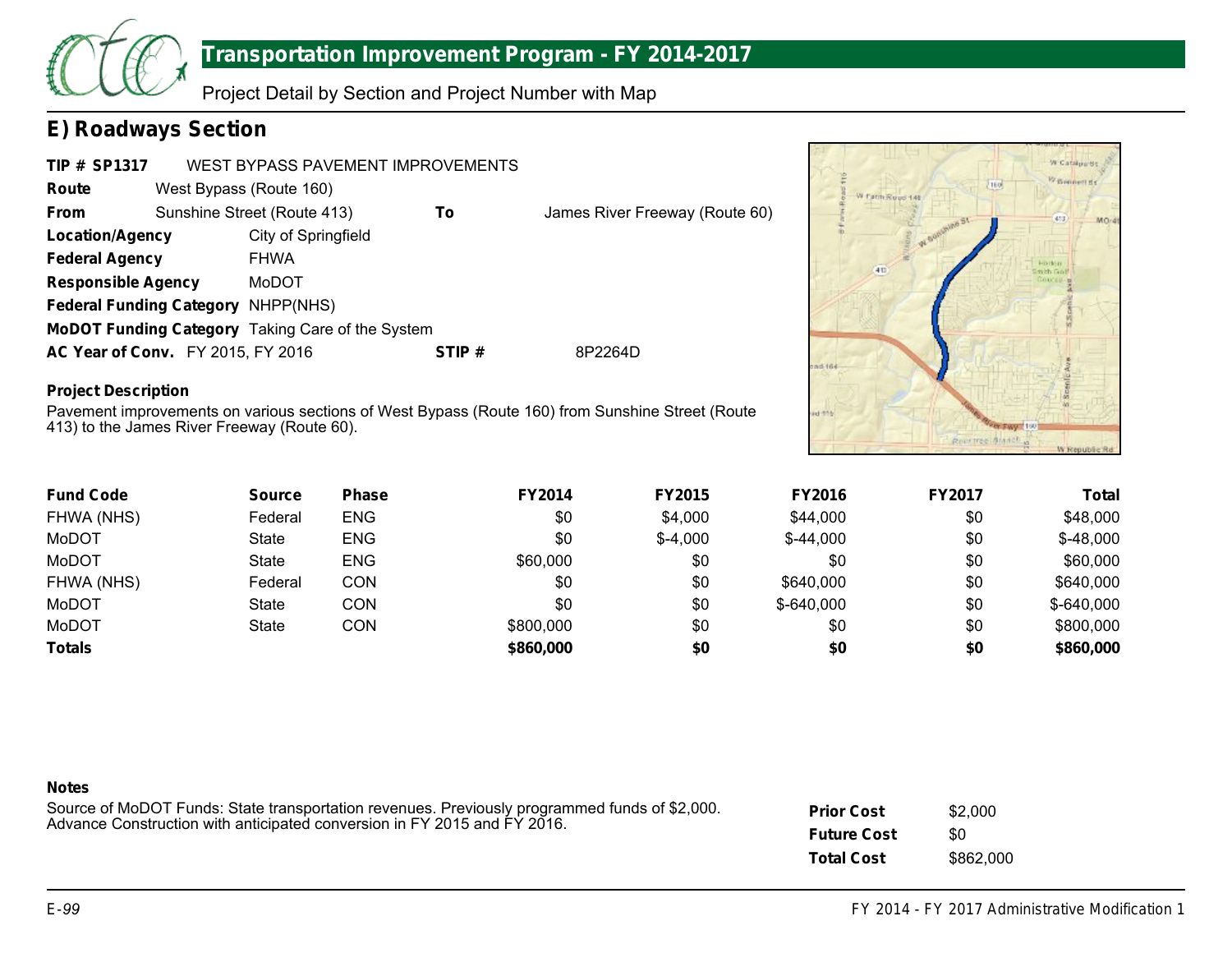| YEARLY SUMMARY   |                  |                        |                                          |                  |                       |                   |                   |            |                  |                  |                         |                                   |                          |
|------------------|------------------|------------------------|------------------------------------------|------------------|-----------------------|-------------------|-------------------|------------|------------------|------------------|-------------------------|-----------------------------------|--------------------------|
| <b>PROJECT</b>   |                  |                        | FHWA (STP-U) FHWA (SAFETY) FHWA (BRIDGE) | FHWA (STP)       | Federal<br>FHWA (I/M) | <b>FHWA (130)</b> | <b>FHWA (NHS)</b> | FHWA (BRM) | FHWA (BRO)       | Local<br>LOCAL   | <b>MoDOT</b>            | <b>State</b><br><b>MoDOT-GCSA</b> | <b>TOTAL</b>             |
|                  |                  |                        |                                          |                  |                       |                   |                   |            |                  |                  |                         |                                   |                          |
| FY 2014          |                  |                        |                                          |                  |                       |                   |                   |            |                  |                  |                         |                                   |                          |
| BA1401<br>CC0901 | \$200,000<br>\$0 | \$0<br>\$0             | \$0<br>\$0                               | \$0<br>\$0       | \$0<br>\$0            | \$0<br>\$0        | \$0<br>\$0        | \$0<br>\$0 | \$0<br>\$0       | \$50,000<br>\$0  | \$0<br>\$2,000          | \$0<br>\$0                        | \$250,000<br>\$2,000     |
| CC1102           | \$0              | \$0                    | \$0                                      | \$0              | \$0                   | \$0               | \$0               | \$0        | \$0              | \$0              | \$2,000                 | \$0                               | \$2,000                  |
| CC1110           | \$228,000        | \$0                    | \$0                                      | \$0              | \$0                   | \$0               | \$0               | \$0        | \$0              | \$100,000        | \$386,000               | \$0                               | \$714,000                |
| CC1201           | \$0              | \$1,759,500            | \$0                                      | \$0              | \$0                   | \$0               | \$0               | \$0        | \$0              | \$0              | \$195,500               | \$0                               | \$1,955,000              |
| CC1202           | \$0              | \$200,400              | \$0                                      | \$0              | \$0                   | \$0               | \$0               | \$0        | \$0              | \$0              | \$22,600                | \$0                               | \$223,000                |
| CC1203           | \$0              | \$0                    | \$0                                      | \$0              | \$0                   | \$0               | \$320,000         | \$0        | \$0              | \$0              | \$33,000                | \$0                               | \$353,000                |
| CC1301           | \$0              | \$50,000               | \$0                                      | \$0              | \$0                   | \$0               | \$0               | \$0        | \$0              | \$0              | \$189,000               | \$0                               | \$239,000                |
| CC1302<br>CC1303 | \$0<br>\$0       | \$891,000<br>\$184,000 | \$0<br>\$0                               | \$0<br>\$0       | \$0<br>\$0            | \$0<br>\$0        | \$0<br>\$0        | \$0<br>\$0 | \$0<br>\$0       | \$0<br>\$0       | \$99,000<br>\$1,686,000 | \$0<br>\$0                        | \$990,000<br>\$1,870,000 |
| CC1304           | \$0              | \$101,700              | \$0                                      | \$0              | \$0                   | \$0               | \$0               | \$0        | \$0              | \$0              | \$11,300                | \$0                               | \$113,000                |
| CC1305           | \$0              | \$143,100              | \$0                                      | \$0              | \$0                   | \$0               | \$0               | \$0        | \$0              | \$0              | \$15,900                | \$0                               | \$159,000                |
| CC1306           | \$0              | \$0                    | \$0                                      | \$2,387,200      | \$0                   | \$0               | \$0               | \$0        | \$0              | \$0              | (\$2,387,200)           | \$0                               | \$0                      |
| CC1401           | \$0              | \$270,900              | \$0                                      | \$0              | \$0                   | \$0               | \$0               | \$0        | \$0              | \$0              | \$30,100                | \$0                               | \$301,000                |
| GR1010           | \$0              | \$0                    | \$0                                      | \$0              | \$0                   | \$0               | \$0               | \$0        | \$0              | \$0              | \$1,160,000             | \$0                               | \$1,160,000              |
| GR1104<br>GR1206 | \$0<br>\$0       | \$0<br>\$0             | \$0<br>\$2,008,000                       | \$0<br>\$0       | \$0<br>\$0            | \$80,000<br>\$0   | \$0<br>\$0        | \$0<br>\$0 | \$0<br>\$0       | \$0<br>\$0       | \$0<br>\$502,000        | \$20,000<br>\$0                   | \$100,000<br>\$2,510,000 |
| GR1213           | \$0              | \$0                    | \$0                                      | \$0              | \$0                   | \$0               | \$0               | \$0        | \$1,133,600      | \$283,400        | \$0                     | \$0                               | \$1,417,000              |
| GR1303           | \$0              | \$0                    | \$0                                      | \$3,588,800      | \$0                   | \$0               | \$0               | \$0        | \$0              | \$0              | (\$3,588,800)           | \$0                               | \$0                      |
| GR1304           | \$0              | \$0                    | \$0                                      | \$0              | \$0                   | \$0               | \$0               | \$0        | \$0              | \$0              | \$26,000                | \$0                               | \$26,000                 |
| GR1305           | \$0              | \$0                    | \$0                                      | \$0              | \$0                   | \$0               | \$0               | \$0        | \$0              | \$0              | \$2,785,000             | \$0                               | \$2,785,000              |
| GR1306           | \$0              | \$0                    | \$0                                      | \$0              | \$0                   | \$0               | \$0               | \$0        | \$0              | \$0              | \$1,839,000             | \$0                               | \$1,839,000              |
| GR1308           | \$0              | \$0                    | \$0                                      | \$0              | \$0                   | \$0               | \$0               | \$0        | \$0              | \$0              | \$0                     | \$0                               | \$0                      |
| GR1309<br>GR1311 | \$0<br>\$0       | \$0<br>\$0             | \$0<br>\$0                               | \$0<br>\$0       | \$0<br>\$0            | \$0<br>\$0        | \$52,852<br>\$0   | \$0<br>\$0 | \$0<br>\$168,000 | \$0<br>\$42,000  | (\$52,852)<br>\$0       | \$0<br>\$0                        | \$0<br>\$210,000         |
| GR1312           | \$0              | \$0                    | \$0                                      | \$0              | \$0                   | \$0               | \$0               | \$0        | \$371,200        | \$92,800         | \$0                     | \$0                               | \$464,000                |
| GR1401           | \$0              | \$0                    | \$0                                      | \$0              | \$0                   | \$0               | \$0               | \$0        | \$0              | \$0              | \$314,000               | \$0                               | \$314,000                |
| GR1402           | \$0              | \$0                    | \$0                                      | \$0              | \$0                   | \$247,500         | \$0               | \$0        | \$0              | \$0              | \$169,000               | \$27,500                          | \$444,000                |
| GR1403           | \$0              | \$0                    | \$0                                      | \$0              | \$0                   | \$0               | \$0               | \$0        | \$0              | \$0              | \$2,000                 | \$0                               | \$2,000                  |
| GR1404           | \$0              | \$0                    | \$0                                      | \$0              | \$216,000             | \$0               | \$0               | \$0        | \$0              | \$0              | \$0                     | \$0                               | \$216,000                |
| GR1405           | \$0              | \$56,000               | \$0                                      | \$0              | \$0                   | \$0               | \$0               | \$0        | \$0              | \$0              | \$309,000               | \$0                               | \$365,000                |
| GR1406<br>MO1105 | \$0<br>\$0       | \$28,000<br>\$0        | \$0<br>\$0                               | \$0<br>\$0       | \$0<br>\$0            | \$0<br>\$0        | \$0<br>\$0        | \$0<br>\$0 | \$0<br>\$0       | \$0<br>\$0       | \$689,000<br>\$284,000  | \$0<br>\$0                        | \$717,000<br>\$284,000   |
| MO1150           | \$0              | \$0                    | \$0                                      | \$0              | \$0                   | \$0               | \$0               | \$0        | \$0              | \$0              | \$193,000               | \$0                               | \$193,000                |
| MO1201           | \$0              | \$900                  | \$0                                      | \$0              | \$0                   | \$0               | \$0               | \$0        | \$0              | \$0              | \$100                   | \$0                               | \$1,000                  |
| MO1401           | \$0              | \$0                    | \$0                                      | \$0              | \$0                   | \$0               | \$0               | \$0        | \$0              | \$0              | \$52,000                | \$0                               | \$52,000                 |
| MO1403           | \$268,000        | \$0                    | \$0                                      | \$0              | \$0                   | \$0               | \$0               | \$0        | \$0              | \$67,000         | \$673,000               | \$0                               | \$1,008,000              |
| MO1404           | \$0              | \$0                    | \$0                                      | \$0              | \$0                   | \$0               | \$0               | \$0        | \$0              | \$0              | \$2,000                 | \$0                               | \$2,000                  |
| MO1405<br>MO1406 | \$0<br>\$0       | \$0<br>\$0             | \$0<br>\$0                               | \$0<br>\$0       | \$0<br>\$0            | \$0<br>\$0        | \$0<br>\$0        | \$0<br>\$0 | \$0<br>\$0       | \$0<br>\$0       | \$25,000<br>\$807,000   | \$0<br>\$0                        | \$25,000<br>\$807,000    |
| MO1407           | \$0              | \$0                    | \$0                                      | \$0              | \$0                   | \$0               | \$0               | \$0        | \$0              | \$0              | \$660,000               | \$0                               | \$660,000                |
| MO1408           | \$0              | \$0                    | \$0                                      | \$0              | \$0                   | \$0               | \$0               | \$0        | \$0              | \$0              | \$3,000                 | \$0                               | \$3,000                  |
| MO1409           | \$0              | \$0                    | \$0                                      | \$0              | \$0                   | \$0               | \$0               | \$0        | \$0              | \$0              | \$2,000                 | \$0                               | \$2,000                  |
| MO1410           | \$0              | \$0                    | \$0                                      | \$12,000         | \$0                   | \$0               | \$0               | \$0        | \$0              | \$0              | \$3,000                 | \$0                               | \$15,000                 |
| MO1411           | \$0              | \$0                    | \$0                                      | \$16,000         | \$0                   | \$0               | \$0               | \$0        | \$0              | \$0              | \$4,000                 | \$0                               | \$20,000                 |
| MO1501           | \$0              | \$0                    | \$0                                      | \$0              | \$0<br>\$0            | \$0               | \$0               | \$0        | \$0              | \$0              | \$2,000                 | \$0                               | \$2,000                  |
| MO1505<br>MO1605 | \$0<br>\$0       | \$0<br>\$0             | \$0<br>\$0                               | \$0<br>\$0       | \$0                   | \$0<br>\$0        | \$0<br>\$0        | \$0<br>\$0 | \$0<br>\$0       | \$0<br>\$0       | \$2,000<br>\$2,000      | \$0<br>\$0                        | \$2,000<br>\$2,000       |
| MO1705           | \$0              | \$0                    | \$0                                      | \$0              | \$0                   | \$0               | \$0               | \$0        | \$0              | \$0              | \$2,000                 | \$0                               | \$2,000                  |
| NX0701           | \$301,920        | \$0                    | \$0                                      | \$0              | \$0                   | \$0               | \$0               | \$0        | \$0              | \$75,480         | \$0                     | \$0                               | \$377,400                |
| NX0703           | \$76,000         | \$0                    | \$0                                      | \$0              | \$0                   | \$0               | \$0               | \$0        | \$0              | \$19,000         | \$0                     | \$0                               | \$95,000                 |
| NX0801           | \$0              | \$0                    | \$0                                      | \$0              | \$0                   | \$0               | \$0               | \$0        | \$0              | \$175,000        | \$0                     | \$0                               | \$175,000                |
| NX0803           | \$0              | \$0                    | \$0                                      | \$0              | \$0                   | \$0               | \$0               | \$0        | \$0              | \$1,313,314      | \$0                     | \$0                               | \$1,313,314              |
| NX0906           | \$0              | \$0                    | \$0                                      | \$0              | \$0                   | \$0               | \$0               | \$0        | \$0              | \$0              | \$2,000                 | \$0                               | \$2,000                  |
| NX1401<br>OK1006 | \$0<br>\$0       | \$0<br>\$0             | \$0<br>\$0                               | \$0<br>\$535,200 | \$0<br>\$0            | \$0<br>\$0        | \$0<br>\$0        | \$0<br>\$0 | \$0<br>\$0       | \$188,700<br>\$0 | \$0<br>(\$535,200)      | \$0<br>\$0                        | \$188,700<br>\$0         |
| OK1401           | \$0              | \$0                    | \$0                                      | \$0              | \$0                   | \$0               | \$0               | \$0        | \$0              | \$0              | \$2,000                 | \$0                               | \$2,000                  |
| RG0901           | \$0              | \$0                    | \$0                                      | \$0              | \$0                   | \$0               | \$0               | \$0        | \$0              | \$0              | \$2,000                 | \$0                               | \$2,000                  |
| RG1201           | \$0              | \$0                    | \$0                                      | \$0              | \$0                   | \$0               | \$0               | \$0        | \$0              | \$0              | \$1,000                 | \$0                               | \$1,000                  |
| RP1201           | \$0              | \$0                    | \$0                                      | \$0              | \$0                   | \$0               | \$217,600         | \$0        | \$0              | \$0              | (\$217,600)             | \$0                               | \$0                      |
| RP1301           | \$0              | \$0                    | \$0                                      | \$0              | \$0                   | \$0               | \$0               | \$0        | \$0              | \$0              | \$1,683,000             | \$0                               | \$1,683,000              |
| RP1302<br>RP1303 | \$0<br>\$64,000  | \$0<br>\$0             | \$0<br>\$0                               | \$0<br>\$0       | \$0<br>\$0            | \$0<br>\$0        | \$949,600<br>\$0  | \$0<br>\$0 | \$0<br>\$0       | \$0<br>\$16,000  | (\$949,600)<br>\$0      | \$0                               | \$0<br>\$80,000          |
| RP1305           | \$0              | \$0                    | \$0                                      | \$0              | \$0                   | \$0               | \$182,400         | \$0        | \$0              | \$0              | (\$182,400)             | \$0<br>\$0                        | \$0                      |
| RP1401           | \$0              | \$0                    | \$0                                      | \$0              | \$0                   | \$0               | \$0               | \$0        | \$0              | \$0              | \$2,000                 | \$0                               | \$2,000                  |
|                  |                  |                        |                                          |                  |                       |                   |                   |            |                  |                  |                         |                                   |                          |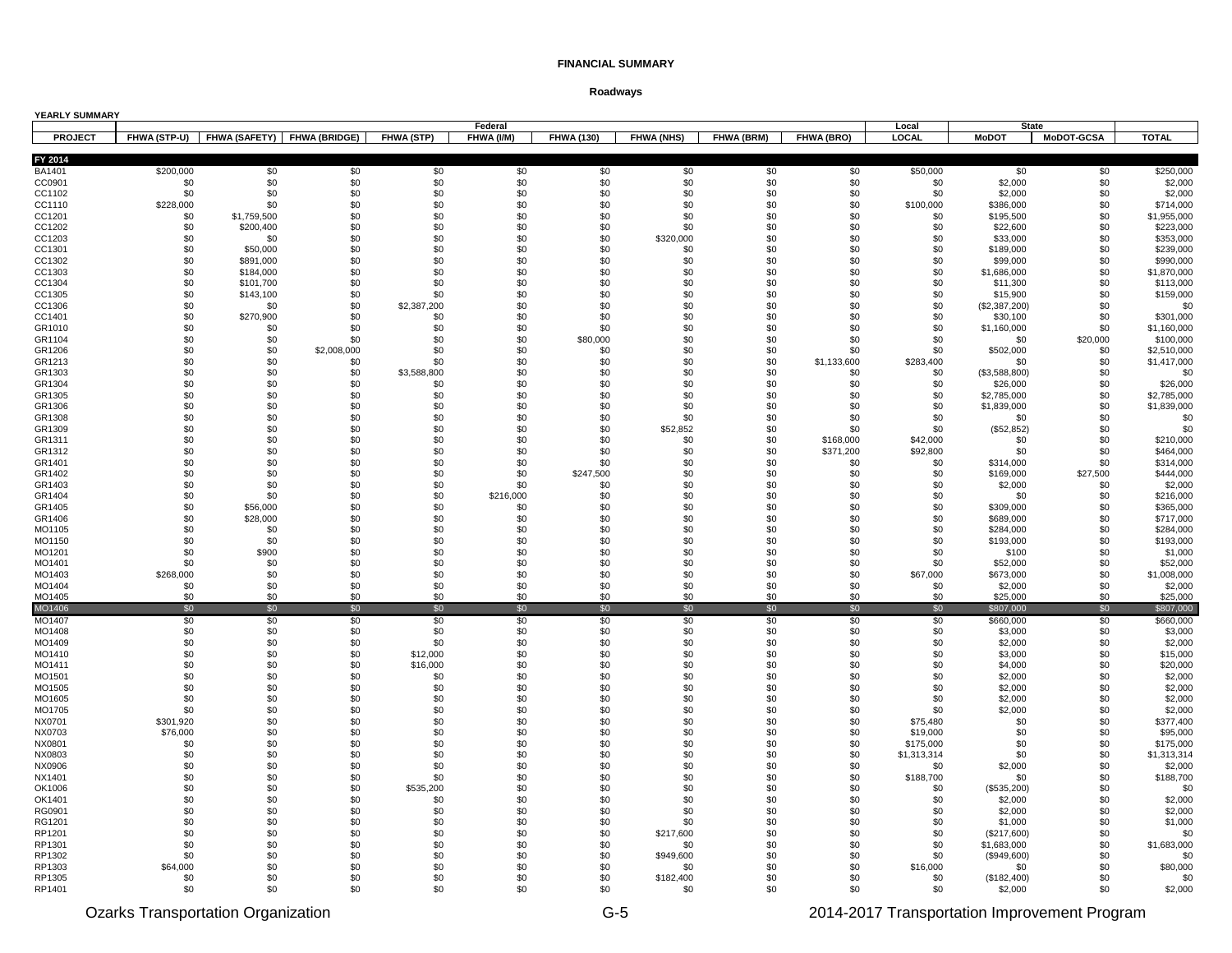| YEARLY SUMMARY    |              |               |                      |              |            |                   |                   |             |             |              |                |              |              |
|-------------------|--------------|---------------|----------------------|--------------|------------|-------------------|-------------------|-------------|-------------|--------------|----------------|--------------|--------------|
|                   |              |               |                      |              | Federal    |                   |                   |             |             | Local        |                | <b>State</b> |              |
| <b>PROJECT</b>    | FHWA (STP-U) | FHWA (SAFETY) | <b>FHWA (BRIDGE)</b> | FHWA (STP)   | FHWA (I/M) | <b>FHWA (130)</b> | <b>FHWA (NHS)</b> | FHWA (BRM)  | FHWA (BRO)  | LOCAL        | <b>MoDOT</b>   | MoDOT-GCSA   | <b>TOTAL</b> |
| FY 2014 continued |              |               |                      |              |            |                   |                   |             |             |              |                |              |              |
| SP1018            | \$0          | \$0           | \$80,000             | \$0          | \$0        | \$0               | \$0               | \$0         | \$0         | \$0          | \$20,000       | \$0          | \$100,000    |
| SP1021            | \$0          | \$0           | \$0                  | \$660,000    | \$0        | \$0               | \$0               | \$0         | \$0         | \$0          | $($ \$660,000) | \$0          | \$0          |
| SP1106            | \$0          | \$0           | \$0                  | \$0          | \$0        | \$0               | \$0               | \$0         | \$0         | \$0          | \$5,000        | \$0          | \$5,000      |
| SP1108            | \$2,791,367  | \$0           | \$0                  | \$0          | \$0        | \$0               | \$512,000         | \$1,189,657 | \$0         | \$4,153,300  | \$3,961,475    | \$0          | \$12,607,799 |
| SP1109            | \$0          | \$0           | \$0                  | \$2,067,400  | \$0        | \$0               | \$24,000          | \$0         | \$0         | \$2,000,000  | \$56,000       | \$0          | \$4,147,400  |
| SP1110            | \$0          | \$0           | \$0                  | \$0          | \$0        | \$0               | \$1,256,800       | \$0         | \$0         | \$0          | (\$1,256,800)  | \$0          | \$0          |
| SP1112            | \$0          | \$0           | \$0                  | \$0          | \$0        | \$0               | \$0               | \$0         | \$0         | \$0          | \$5,000        | \$0          | \$5,000      |
| SP1122            | \$0          | \$0           | \$0                  | \$29,480     | \$0        | \$0               | \$0               | \$0         | \$0         | \$0          | \$0            | \$0          | \$29,480     |
| SP1202            | \$0          | \$0           | \$0                  | \$0          | \$0        | \$0               | \$1,175,200       | \$0         | \$0         | \$0          | (\$1,175,200)  | \$0          | \$0          |
| SP1203            | \$0          | \$0           | \$0                  | \$819,200    | \$0        | \$0               | \$0               | \$0         | \$0         | \$0          | (\$819,200)    | \$0          | \$0          |
| SP1204            | \$0          | \$0           | \$0                  | \$0          | \$0        | \$0               | \$0               | \$0         | \$0         | \$0          | \$2,000        | \$0          | \$2,000      |
| SP1206            | \$0          | \$129,000     | \$0                  | \$0          | \$0        | \$0               | \$55,200          | \$0         | \$0         | \$0          | \$542,800      | \$0          | \$727,000    |
| SP1209            | \$0          | \$0           | \$0                  | \$499,915    | \$0        | \$0               | \$0               | \$0         | \$0         | \$124,979    | \$0            | \$0          | \$624,894    |
| SP1213            | \$0          | \$0           | \$0                  | \$0          | \$0        | \$0               | \$0               | \$0         | \$0         | \$0          | \$230,000      | \$0          | \$230,000    |
| SP1302            | \$0          | \$0           | \$0                  | \$0          | \$0        | \$80,000          | \$0               | \$0         | \$0         | \$0          | \$0            | \$20,000     | \$100,000    |
| SP1306            | \$0          | \$0           | \$0                  | \$0          | \$0        | \$160,000         | \$0               | \$0         | \$0         | \$0          | \$40,000       | \$0          | \$200,000    |
| SP1312            | \$0          | \$0           | \$0                  | \$0          | \$0        | \$0               | \$0               | \$0         | \$0         | \$0          | \$2,312,000    | \$0          | \$2,312,000  |
| SP1313            | \$3,105,258  | \$0           | \$0                  | \$0          | \$0        | \$0               | \$0               | \$0         | \$0         | \$776,269    | \$4,532,473    | \$0          | \$8,414,000  |
| SP1314            | \$0          | \$0           | \$0                  | \$0          | \$0        | \$0               | \$0               | \$0         | \$0         | \$0          | \$1,266,000    | \$0          | \$1,266,000  |
| SP1315            | \$0          | \$0           | \$0                  | \$0          | \$0        | \$0               | \$0               | \$0         | \$0         | \$0          | \$4,000        | \$0          | \$4,000      |
| SP1316            | \$0          | \$0           | \$0                  | \$0          | \$0        | \$0               | \$0               | \$0         | \$0         | \$0          | \$17,000       | \$0          | \$17,000     |
| SP1317            | \$0          | \$0           | \$0                  | \$0          | \$0        | \$0               | \$0               | \$0         | \$0         | \$0          | \$860,000      | \$0          | \$860,000    |
| SP1318            | \$0          | \$0           | \$0                  | \$0          | \$0        | \$0               | \$0               | \$0         | \$0         | \$0          | \$10,000       | \$0          | \$10,000     |
| SP1319            | \$0          | \$0           | \$0                  | \$0          | \$0        | \$0               | \$0               | \$0         | \$0         | \$0          | \$999,000      | \$0          | \$999,000    |
| SP1321            | \$10,000     | \$0           | \$0                  | \$0          | \$0        | \$0               | \$0               | \$0         | \$0         | \$3,984      | \$0            | \$0          | \$13,984     |
| SP1322            | \$0          | \$0           | \$0                  | \$0          | \$0        | \$0               | \$0               | \$0         | \$0         | \$1,151,244  | \$362,610      | \$0          | \$1,513,854  |
| SP1323            | \$0          | \$0           | \$0                  | \$0          | \$0        | \$0               | \$0               | \$0         | \$0         | \$0          | \$5,000        | \$0          | \$5,000      |
| SP1324            | \$0          | \$0           | \$0                  | \$0          | \$0        | \$0               | \$0               | \$0         | \$0         | \$0          | \$469,000      | \$0          | \$469,000    |
| SP1401            | \$0          | \$0           | \$0                  | \$0          | \$0        | \$0               | \$0               | \$0         | \$0         | \$0          | \$3,000        | \$0          | \$3,000      |
| SP1403            | \$0          | \$0           | \$0                  | \$0          | \$0        | \$0               | \$0               | \$0         | \$0         | \$0          | \$602,000      | \$0          | \$602,000    |
| SP1404            | \$0          | \$0           | \$0                  | \$0          | \$0        | \$0               | \$0               | \$0         | \$0         | \$0          | \$390,000      | \$0          | \$390,000    |
| SP1405            | \$0          | \$0           | \$0                  | \$0          | \$0        | \$0               | \$0               | \$0         | \$0         | \$0          | \$2,000        | \$0          | \$2,000      |
| SP1407            | \$300,000    | \$0           | \$0                  | \$0          | \$0        | \$0               | \$0               | \$0         | \$0         | \$142,000    | \$780,000      | \$0          | \$1,222,000  |
| SP1408            | \$595,000    | \$0           | \$0                  | \$0          | \$0        | \$0               | \$0               | \$0         | \$0         | \$282,000    | \$270,000      | \$0          | \$1,147,000  |
| SP1409            | \$0          | \$0           | \$0                  | \$0          | \$0        | \$0               | \$0               | \$0         | \$0         | \$0          | \$2,000        | \$0          | \$2,000      |
| SP1410            | \$0          | \$0           | \$0                  | \$0          | \$0        | \$0               | \$0               | \$0         | \$0         | \$0          | \$2,000        | \$0          | \$2,000      |
| SP1411            | \$0          | \$0           | \$0                  | \$0          | \$0        | \$0               | \$0               | \$0         | \$0         | \$0          | \$6,000        | \$0          | \$6,000      |
| SP1415            | \$0          | \$0           | \$0                  | \$0          | \$0        | \$0               | \$0               | \$0         | \$0         | \$0          | \$10,000       | \$0          | \$10,000     |
| ST1101            | \$0          | \$222,000     | \$0                  | \$0          | \$0        | \$0               | \$0               | \$0         | \$0         | \$0          | \$544,000      | \$0          | \$766,000    |
| ST1201            | \$0          | \$0           | \$0                  | \$0          | \$0        | \$0               | \$0               | \$0         | \$0         | \$0          | \$584,000      | \$0          | \$584,000    |
| ST1401            | \$0          | \$126,000     | \$0                  | \$0          | \$0        | \$0               | \$0               | \$0         | \$0         | \$0          | \$234,000      | \$0          | \$360,000    |
| WI1201            | \$0          | \$0           | \$0                  | \$470,200    | \$0        | \$0               | \$0               | \$0         | \$0         | \$0          | (\$470,200)    | \$0          | \$0          |
| WI1301            | \$0          | \$0           | \$0                  | \$0          | \$0        | \$0               | \$0               | \$0         | \$0         | \$0          | \$3,000        | \$0          | \$3,000      |
| <b>SUBTOTAL</b>   | \$7,939,545  | \$4,162,500   | \$2.088.000          | \$11,085,395 | \$216,000  | \$567.500         | \$4,745,652       | \$1,189,657 | \$1,672,800 | \$11,056,470 | \$21,711,806   | \$67,500     | \$66,502,825 |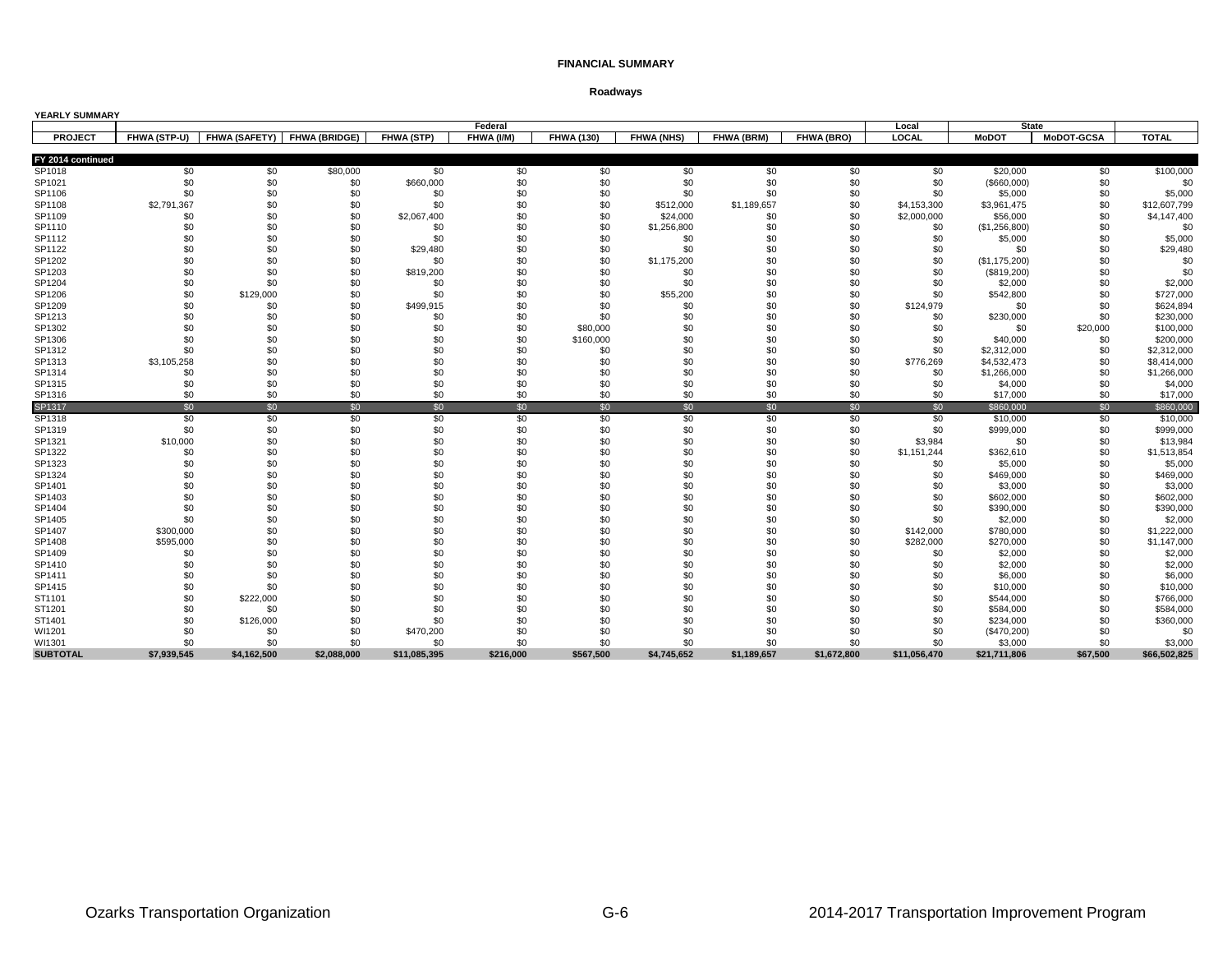|  | YEARLY SUMMARY |
|--|----------------|
|--|----------------|

| YEARLY SUMMARY   |                    |            |                                          |                  | Federal    |                    |                      |            |            | Local              |                            | <b>State</b>      |                            |
|------------------|--------------------|------------|------------------------------------------|------------------|------------|--------------------|----------------------|------------|------------|--------------------|----------------------------|-------------------|----------------------------|
| <b>PROJECT</b>   |                    |            | FHWA (STP-U) FHWA (SAFETY) FHWA (BRIDGE) | FHWA (STP)       | FHWA (I/M) | <b>FHWA (130)</b>  | <b>FHWA (NHS)</b>    | FHWA (BRM) | FHWA (BRO) | LOCAL              | <b>MoDOT</b>               | <b>MoDOT-GCSA</b> | <b>TOTAL</b>               |
| FY 2015          |                    |            |                                          |                  |            |                    |                      |            |            |                    |                            |                   |                            |
| <b>BA1101</b>    | \$8,000            | \$0        | \$0                                      | \$0              | \$0        | \$0                | \$0                  | \$0        | \$0        | \$2,000            | \$0                        | \$0               | \$10,000                   |
| CC0901           | \$0                | \$0        | \$0                                      | \$1,600          | \$0        | \$0                | \$0                  | \$0        | \$0        | \$0                | \$400                      | \$0               | \$2,000                    |
| CC1102           | \$0<br>\$2,072,000 | \$0<br>\$0 | \$0<br>\$0                               | \$0<br>\$0       | \$0<br>\$0 | \$0<br>\$0         | \$1,600<br>\$308,800 | \$0<br>\$0 | \$0<br>\$0 | \$0<br>\$1,557,044 | \$400<br>\$3,896,200       | \$0<br>\$0        | \$2,000<br>\$7,834,044     |
| CC1110<br>CC1203 | \$0                | \$0        | \$0                                      | \$0              | \$0        | \$0                | \$282,400            | \$0        | \$0        | \$0                | (\$282,400)                | \$0               | \$0                        |
| CC1301           | \$0                | \$0        | \$0                                      | \$146,700        | \$0        | \$0                | \$0                  | \$0        | \$0        | \$0                | (\$146,700)                | \$0               | \$0                        |
| CC1303           | \$0                | \$0        | \$0                                      | \$1,185,600      | \$0        | \$0                | \$0                  | \$0        | \$0        | \$0                | (\$1,185,600)              | \$0               | \$0                        |
| GR1010           | \$400,000          | \$911,000  | \$0                                      | \$0              | \$0        | \$0                | \$928,000            | \$0        | \$0        | \$0                | \$9,692,000                | \$0               | \$11,931,000               |
| GR1104           | \$0                | \$0        | \$0                                      | \$0              | \$0        | \$40,000           | \$0                  | \$0        | \$0        | \$0                | \$0                        | \$10,000          | \$50,000                   |
| GR1304           | \$0                | \$0        | \$0                                      | \$0              | \$0        | \$0                | \$20,800             | \$0        | \$0        | \$0                | \$2,227,200                | \$0               | \$2,248,000                |
| GR1305           | \$0                | \$0        | \$0                                      | \$0              | \$0        | \$0                | \$2,228,000          | \$0        | \$0        | \$0                | (\$2,228,000)              | \$0               | \$0                        |
| GR1306           | \$0                | \$0        | \$0                                      | \$1,470,400      | \$0        | \$0                | \$0                  | \$0        | \$0        | \$0                | (\$1,470,400)              | \$0               | \$0                        |
| GR1308           | \$0                | \$0        | \$0                                      | \$0              | \$0        | \$0                | \$0                  | \$0        | \$0        | \$0                | \$0                        | \$0               | \$0                        |
| GR1401           | \$0                | \$0        | \$0                                      | \$251,200        | \$0        | \$0                | \$0                  | \$0        | \$0        | \$0                | (\$251,200)                | \$0               | \$0                        |
| GR1402<br>GR1403 | \$0<br>\$0         | \$0<br>\$0 | \$0<br>\$0                               | \$0<br>\$0       | \$0<br>\$0 | \$2,002,500<br>\$0 | \$0<br>\$0           | \$0<br>\$0 | \$0<br>\$0 | \$0<br>\$0         | \$133,000<br>\$2,000       | \$222,500<br>\$0  | \$2,358,000<br>\$2,000     |
| GR1404           | \$0                | \$0        | \$0                                      | \$0              | \$180,000  | \$0                | \$0                  | \$0        | \$0        | \$0                | (\$180,000)                | \$0               | \$0                        |
| GR1405           | \$0                | \$0        | \$0                                      | \$242.200        | \$0        | \$0                | \$0                  | \$0        | \$0        | \$0                | (\$242,200)                | \$0               | \$0                        |
| GR1406           | \$0                | \$0        | \$0                                      | \$548,800        | \$0        | \$0                | \$0                  | \$0        | \$0        | \$0                | (\$548,800)                | \$0               | \$0                        |
| MO1105           | \$0                | \$0        | \$0                                      | \$0              | \$0        | \$0                | \$0                  | \$0        | \$0        | \$0                | \$284,000                  | \$0               | \$284,000                  |
| MO1150           | \$0                | \$0        | \$0                                      | \$155,000        | \$0        | \$0                | \$0                  | \$0        | \$0        | \$0                | (\$155,000)                | \$0               | \$0                        |
| MO1201           | \$0                | \$900      | \$0                                      | \$0              | \$0        | \$0                | \$0                  | \$0        | \$0        | \$0                | \$100                      | \$0               | \$1,000                    |
| MO1403           | \$0                | \$0        | \$0                                      | \$538,400        | \$0        | \$0                | \$0                  | \$0        | \$0        | \$0                | (\$538,400)                | \$0               | \$0                        |
| MO1404           | \$0                | \$0        | \$0                                      | \$0              | \$0        | \$0                | \$1,600              | \$0        | \$0        | \$0                | \$400                      | \$0               | \$2,000                    |
| MO1406           | \$0                | \$0        | \$0                                      | \$8,000          | \$0        | \$0                | \$0                  | \$0        | \$0        | \$0                | (\$8,000)                  | \$0               | \$0                        |
| MO1407           | \$0                | \$0        | \$0                                      | \$528,000        | \$0        | \$0                | \$0                  | \$0        | \$0        | \$0                | (\$528,000)                | \$0               | \$0                        |
| MO1408<br>MO1409 | \$0<br>\$0         | \$0<br>\$0 | \$0<br>\$0                               | \$0<br>\$0       | \$0<br>\$0 | \$0<br>\$0         | \$2,400<br>\$1,800   | \$0<br>\$0 | \$0<br>\$0 | \$0<br>\$0         | \$1,015,600<br>\$1,646,200 | \$0<br>\$0        | \$1,018,000<br>\$1,648,000 |
| MO1501           | \$0                | \$0        | \$0                                      | \$0              | \$0        | \$0                | \$0                  | \$0        | \$0        | \$0                | \$52,000                   | \$0               | \$52,000                   |
| MO1503           | \$276,000          | \$0        | \$0                                      | \$0              | \$0        | \$0                | \$0                  | \$0        | \$0        | \$69,000           | \$673,000                  | \$0               | \$1,018,000                |
| MO1505           | \$0                | \$0        | \$0                                      | \$2,000          | \$0        | \$0                | \$0                  | \$0        | \$0        | \$0                | \$196,000                  | \$0               | \$198,000                  |
| MO1605           | \$0                | \$0        | \$0                                      | \$1,600          | \$0        | \$0                | \$0                  | \$0        | \$0        | \$0                | \$400                      | \$0               | \$2,000                    |
| MO1705           | \$0                | \$0        | \$0                                      | \$1,600          | \$0        | \$0                | \$0                  | \$0        | \$0        | \$0                | \$400                      | \$0               | \$2,000                    |
| NX0801           | \$0                | \$0        | \$0                                      | \$0              | \$0        | \$0                | \$0                  | \$0        | \$0        | \$1,530,000        | \$0                        | \$0               | \$1,530,000                |
| NX0906           | \$0                | \$0        | \$0                                      | \$1,748,541      | \$0        | \$0                | \$0                  | \$0        | \$0        | \$1,746,941        | \$400                      | \$0               | \$3,495,882                |
| NX1501           | \$0                | \$0        | \$0                                      | \$0              | \$0        | \$0                | \$0                  | \$0        | \$0        | \$150,000          | \$0                        | \$0               | \$150,000                  |
| OK1401<br>RG0901 | \$0<br>\$0         | \$0<br>\$0 | \$0<br>\$0                               | \$1,600<br>\$0   | \$0<br>\$0 | \$0<br>\$0         | \$0<br>\$1,600       | \$0<br>\$0 | \$0<br>\$0 | \$0<br>\$0         | \$400<br>\$400             | \$0<br>\$0        | \$2,000<br>\$2,000         |
| RG1201           | \$0                | \$0        | \$0                                      | \$0              | \$0        | \$0                | \$800                | \$0        | \$0        | \$0                | \$200                      | \$0               | \$1,000                    |
| RP1301           | \$0                | \$0        | \$0                                      | \$1,257,600      | \$0        | \$0                | \$88,800             | \$0        | \$0        | \$0                | (\$1,346,400)              | \$0               | \$0                        |
| RP1401           | \$0                | \$0        | \$0                                      | \$0              | \$0        | \$0                | \$1,600              | \$0        | \$0        | \$0                | \$400                      | \$0               | \$2,000                    |
| SP1018           | \$0                | \$0        | \$328,000                                | \$0              | \$0        | \$0                | \$0                  | \$0        | \$0        | \$0                | \$82,000                   | \$0               | \$410,000                  |
| SP1106           | \$0                | \$0        | \$0                                      | \$102,400        | \$0        | \$0                | \$0                  | \$0        | \$0        | \$1,179,000        | \$1,408,600                | \$0               | \$2,690,000                |
| SP1108           | \$0                | \$0        | \$0                                      | \$0              | \$0        | \$0                | \$4,600,380          | \$0        | \$0        | \$0                | (\$4,600,380)              | \$0               | \$0                        |
| SP1109           | \$658,533          | \$0        | \$0                                      | \$0              | \$0        | \$0                | \$0                  | \$0        | \$0        | \$1,190,415        | \$5,478,523                | \$0               | \$7,327,471                |
| SP1112           | \$0                | \$0        | \$0                                      | \$0              | \$0        | \$0                | \$4,000              | \$0        | \$0        | \$0                | \$59,000                   | \$0               | \$63,000                   |
| SP1114           | \$0                | \$0        | \$0                                      | \$0              | \$0        | \$160,000          | \$0                  | \$0        | \$0        | \$0                | \$0                        | \$40,000          | \$200,000                  |
| SP1120<br>SP1122 | \$0<br>\$0         | \$0<br>\$0 | \$0<br>\$0                               | \$0<br>\$238,568 | \$0<br>\$0 | \$4,000<br>\$0     | \$0<br>\$0           | \$0<br>\$0 | \$0<br>\$0 | \$0<br>\$0         | \$0<br>\$0                 | \$1,000<br>\$0    | \$5,000<br>\$238,568       |
| SP1204           | \$0                | \$0        | \$0                                      | \$0              | \$0        | \$0                | \$1,600              | \$0        | \$0        | \$0                | \$400                      | \$0               | \$2,000                    |
| SP1206           | \$0                | \$0        | \$0                                      | \$0              | \$0        | \$0                | \$466,933            | \$0        | \$0        | \$0                | (\$466,933)                | \$0               | \$0                        |
| SP1213           | \$0                | \$0        | \$0                                      | \$184,000        | \$0        | \$0                | \$0                  | \$0        | \$0        | \$0                | (\$184,000)                | \$0               | \$0                        |
| SP1312           | \$0                | \$0        | \$0                                      | \$0              | \$0        | \$0                | \$1,849,600          | \$0        | \$0        | \$0                | (\$1,849,600)              | \$0               | \$0                        |
| SP1313           | \$0                | \$0        | \$0                                      | \$0              | \$0        | \$0                | \$3,625,942          | \$0        | \$0        | \$0                | (\$3,625,942)              | \$0               | \$0                        |
| SP1314           | \$0                | \$0        | \$0                                      | \$0              | \$0        | \$0                | \$1,012,800          | \$0        | \$0        | \$0                | (\$1,012,800)              | \$0               | \$0                        |
| SP1315           | \$0                | \$0        | \$0                                      | \$0              | \$0        | \$0                | \$3,200              | \$0        | \$0        | \$0                | \$573,800                  | \$0               | \$577,000                  |
| SP1316           | \$0                | \$0        | \$0                                      | \$0              | \$0        | \$0                | \$13,600             | \$0        | \$0        | \$0                | \$1,896,400                | \$0               | \$1,910,000                |
| SP1317           | \$0                | \$0        | \$0                                      | \$0              | \$0        | \$0                | \$4,000              | \$0        | \$0        | \$0                | (S4,000)                   | \$0               | \$0                        |
| SP1318           | \$0                | \$0        | \$0                                      | \$0              | \$0        | \$0                | \$8,000              | \$0        | \$0        | \$0                | \$1,258,000                | \$0               | \$1,266,000                |
| SP1319           | \$0                | \$0        | \$0                                      | \$0              | \$0        | \$0                | \$799,200            | \$0        | \$0        | \$0                | (\$799,200)                | \$0               | \$0                        |
| SP1321           | \$10,000           | \$0        | \$0                                      | \$0              | \$0        | \$0                | \$0                  | \$0        | \$0        | \$3,984            | \$0                        | \$0               | \$13,984                   |
| SP1323           | \$0<br>\$0         | \$0<br>\$0 | \$0                                      | \$0<br>\$0       | \$0<br>\$0 | \$0                | \$4,000<br>\$375,200 | \$0<br>\$0 | \$0        | \$0<br>\$0         | (\$4,000)                  | \$0               | \$0<br>\$0                 |
| SP1324<br>SP1401 | \$0                | \$0        | \$0<br>\$0                               | \$0              | \$0        | \$0<br>\$0         | \$2,400              | \$0        | \$0<br>\$0 | \$0                | (\$375,200)<br>\$2,600     | \$0<br>\$0        | \$5,000                    |
| SP1403           | \$0                | \$0        | \$0                                      | \$481,600        | \$0        | \$0                | \$0                  | \$0        | \$0        | \$0                | (\$481,600)                | \$0               | \$0                        |
|                  |                    |            |                                          |                  |            |                    |                      |            |            |                    |                            |                   |                            |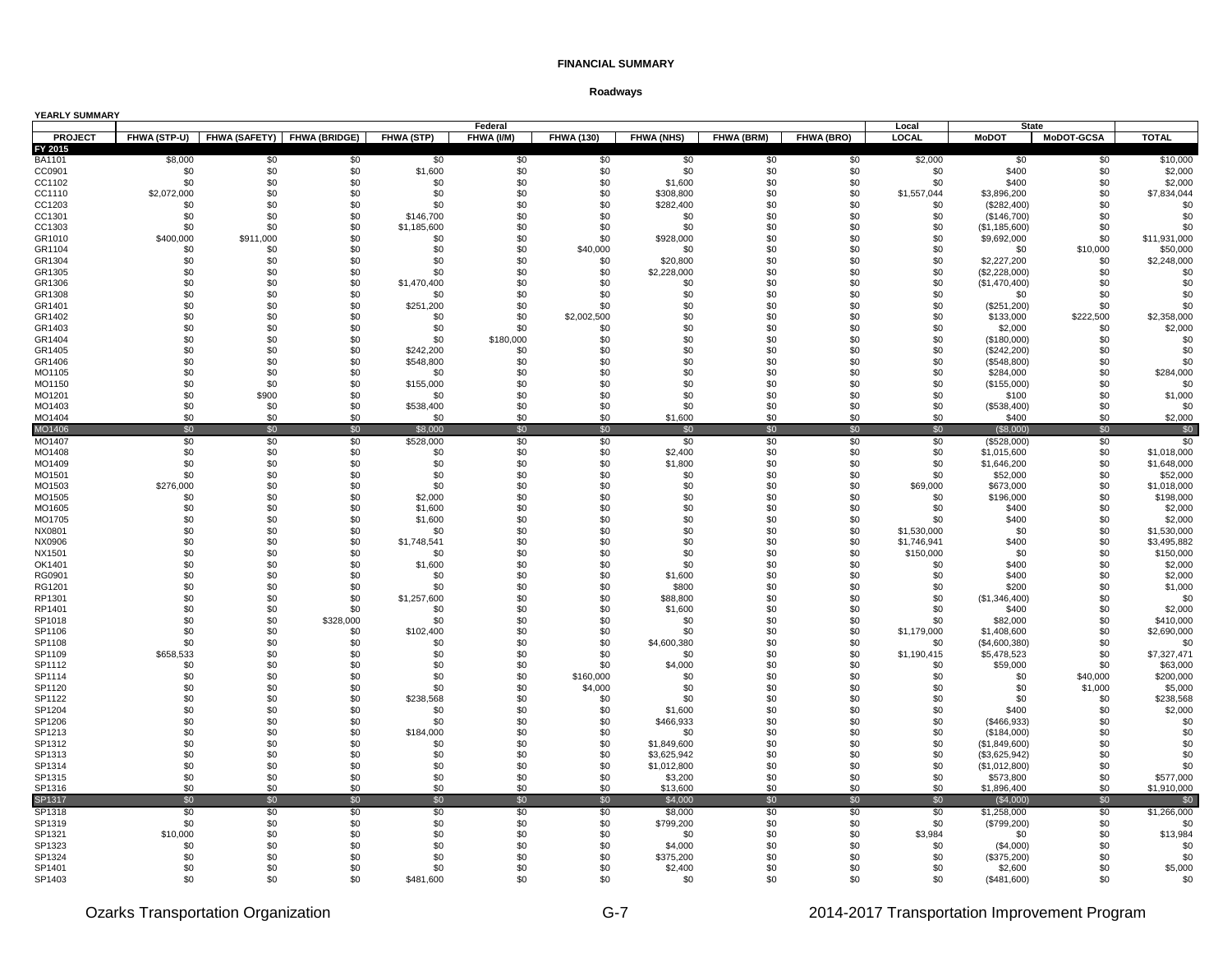| <b>YEARLY SUMMARY</b> |                     |           |                             |              |            |                   |                   |                   |                   |             |              |                   |              |
|-----------------------|---------------------|-----------|-----------------------------|--------------|------------|-------------------|-------------------|-------------------|-------------------|-------------|--------------|-------------------|--------------|
|                       |                     |           |                             |              | Federal    |                   |                   |                   |                   | Local       | <b>State</b> |                   |              |
| <b>PROJECT</b>        | <b>FHWA (STP-U)</b> |           | FHWA (SAFETY) FHWA (BRIDGE) | FHWA (STP)   | FHWA (I/M) | <b>FHWA (130)</b> | <b>FHWA (NHS)</b> | <b>FHWA (BRM)</b> | <b>FHWA (BRO)</b> | LOCAL       | <b>MoDOT</b> | <b>MoDOT-GCSA</b> | <b>TOTAL</b> |
|                       |                     |           |                             |              |            |                   |                   |                   |                   |             |              |                   |              |
| FY 2015 continued     |                     |           |                             |              |            |                   |                   |                   |                   |             |              |                   |              |
| SP1404                |                     |           | \$0                         | \$312,000    |            | \$0               |                   | \$0               | \$0               | \$0         | (\$312,000)  |                   |              |
| SP1405                |                     |           | \$0                         |              |            | \$0               |                   |                   |                   | \$C         | \$2,000      |                   | \$2,000      |
| SP1407                |                     |           | \$0                         |              |            | \$0               | \$624,000         |                   |                   | \$0         | (\$624,000)  |                   |              |
| SP1408                |                     |           |                             |              |            |                   |                   |                   |                   | \$0         | \$1,277,000  | \$0               | \$1,277,000  |
| SP1409                |                     |           | \$0                         |              | \$1,800    |                   |                   |                   |                   |             | \$110,200    |                   | \$112,000    |
| SP1410                |                     |           |                             |              |            | \$0               | \$1,600           |                   |                   |             | \$394,400    |                   | \$396,000    |
| SP1411                |                     |           | \$0                         |              |            | \$0               | \$4,800           |                   |                   | \$0         | \$695,200    |                   | \$700,000    |
| ST1101                |                     |           | \$0                         | \$511,700    |            | \$ <sub>6</sub>   |                   |                   |                   |             | (\$511,700)  |                   |              |
| ST1201                |                     |           | \$0                         | \$467,200    |            |                   |                   |                   |                   |             | (\$467,200)  |                   |              |
| ST1401                |                     |           | \$0                         | \$176,000    |            |                   |                   |                   |                   |             | (\$176,000)  |                   |              |
| WI1301                |                     |           |                             | \$2,400      |            |                   |                   |                   |                   |             | \$2,600      |                   | \$5,000      |
| <b>SUBTOTAL</b>       | \$3,424,533         | \$911,900 | \$328,000                   | \$10,564,709 | \$181,800  | \$2,206,500       | \$17,269,455      | \$0               | \$0               | \$7,428,384 | \$8,456,168  | \$273,500         | \$51,044,949 |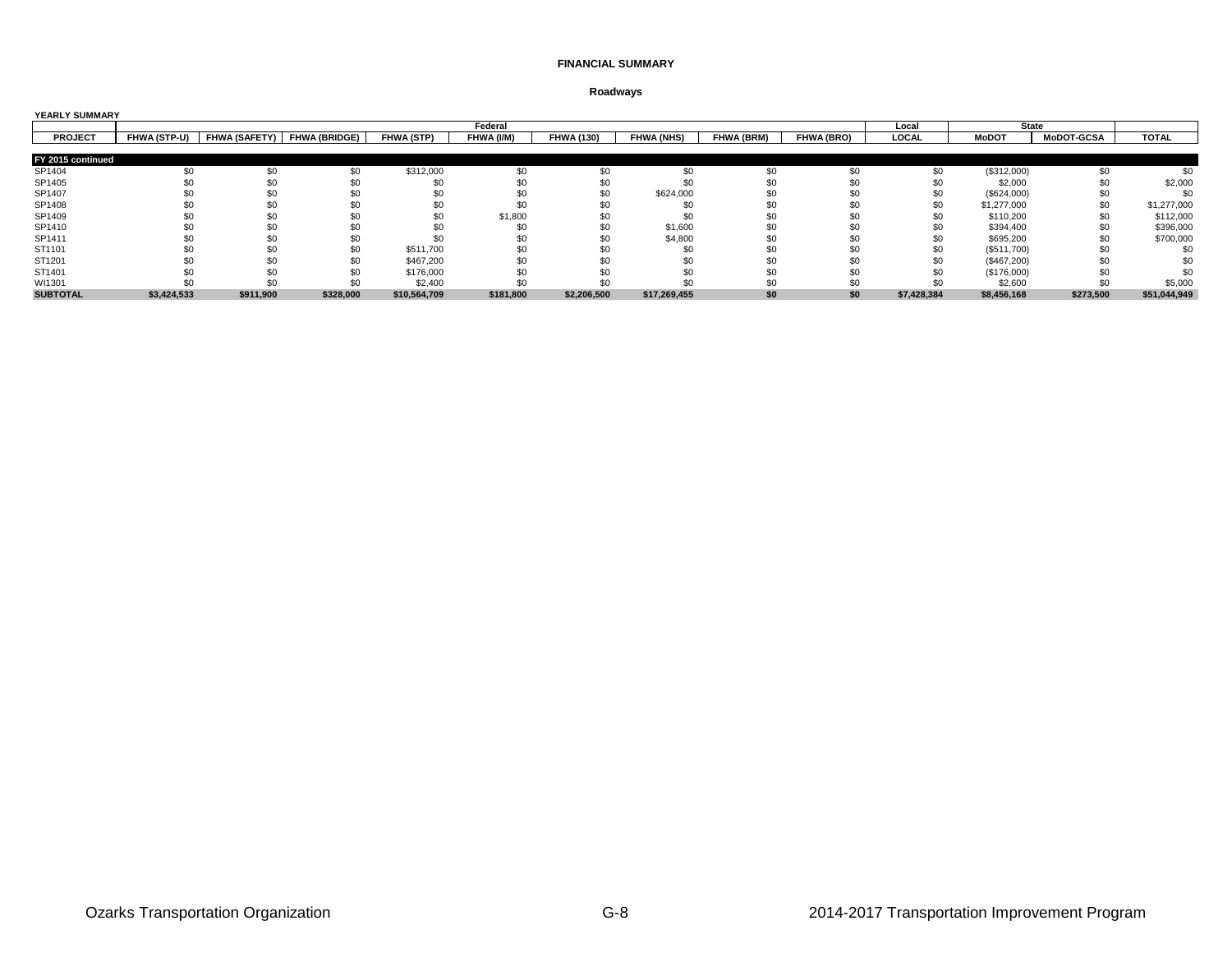| YEARLY SUMMARY            |                     |                             |             |                        |            |                   |                   |            |            |             |                           |                   |                    |
|---------------------------|---------------------|-----------------------------|-------------|------------------------|------------|-------------------|-------------------|------------|------------|-------------|---------------------------|-------------------|--------------------|
|                           |                     |                             |             |                        | Federal    |                   |                   |            |            | Local       |                           | <b>State</b>      |                    |
| <b>PROJECT</b>            | <b>FHWA (STP-U)</b> | FHWA (SAFETY) FHWA (BRIDGE) |             | FHWA (STP)             | FHWA (I/M) | <b>FHWA (130)</b> | <b>FHWA (NHS)</b> | FHWA (BRM) | FHWA (BRO) | LOCAL       | <b>MoDOT</b>              | <b>MoDOT-GCSA</b> | <b>TOTAL</b>       |
|                           |                     |                             |             |                        |            |                   |                   |            |            |             |                           |                   |                    |
| FY 2016                   |                     |                             |             |                        |            |                   |                   |            |            |             |                           |                   |                    |
| CC0901                    | \$0                 | \$0                         | \$0         | \$1,600                | \$0        | \$0               | \$0<br>\$1,600    | \$0        | \$0        | \$0         | \$400                     | \$0               | \$2,000<br>\$2,000 |
| CC1102                    | \$0                 | \$0                         | \$0         | \$0                    | \$0        | \$0               |                   | \$0        | \$0        | \$0         | \$400                     | \$0               |                    |
| CC1110                    | \$0                 | \$0                         | \$0         | \$0                    | \$0        | \$0               | \$3,364,000       | \$0        | \$0        | \$0         | (\$3,364,000)             | \$0               | \$0                |
| GR1010                    | \$0                 | \$0                         | \$0         | \$0                    | \$0        | \$0               | \$8,532,000       | \$0        | \$0        | \$0         | (\$8,532,000)             | \$0               | \$0                |
| GR1104                    | \$0                 | \$0                         | \$0         | \$0                    | \$0        | \$40,000          | \$0               | \$0        | \$0        | \$0         | \$0                       | \$10,000          | \$50,000           |
| GR1304                    | \$0                 | \$0                         | \$0         | \$0                    | \$0        | \$0               | \$1,798,400       | \$0        | \$0        | \$0         | (\$1,798,400)             | \$0               | \$0                |
| GR1403                    | \$0                 | \$0                         | \$0         | \$0                    | \$0        | \$0               | \$0               | \$0        | \$0        | \$0         | \$2,000                   | \$0               | \$2,000            |
| MO1105                    | \$0                 | \$0                         | \$0         | \$0                    | \$0        | \$0               | \$0               | \$0        | \$0        | \$0         | \$284,000                 | \$0               | \$284,000          |
| MO1201                    | \$0                 | \$2,700                     | \$0         | \$0                    | \$0        | \$0               | \$0               | \$0        | \$0        | \$0         | \$300                     | \$0               | \$3,000            |
| MO1404                    | \$0                 | \$0                         | \$0         | \$0                    | \$0        | \$0               | \$1,600           | \$0        | \$0        | \$0         | \$22,400                  | \$0               | \$24,000           |
| MO1406                    | \$0                 | \$0                         | \$0         | \$637,600              | \$0        | \$0               | \$0               | \$0        | \$0        | \$0         | (\$637,600)               | \$0               | \$0                |
| MO1408                    | \$0                 | \$0                         | \$0         | \$0                    | \$0        | \$0               | \$814,400         | \$0        | \$0        | \$0         | (\$814,400)               | \$0               | \$0                |
| MO1409                    | \$0                 | \$0                         | \$0         | \$0                    | \$0        | \$0               | \$1,318,400       | \$0        | \$0        | \$0         | (\$1,318,400)             | \$0               | \$0                |
| MO1503                    | \$0                 | \$0                         | \$0         | \$538,400              | \$0        | \$0               | \$0               | \$0        | \$0        | \$0         | (\$538,400)               | \$0               | \$0                |
| MO1505                    | \$0<br>\$0          | \$0                         | \$0         | \$164,000              | \$0        | \$0               | \$0               | \$0        | \$0        | \$0         | (\$164,000)               | \$0               | \$0                |
| MO1601                    |                     | \$0<br>\$0                  | \$0         | \$0                    | \$0<br>\$0 | \$0               | \$0               | \$0<br>\$0 | \$0<br>\$0 | \$0         | \$51,000                  | \$0               | \$51,000           |
| MO1603                    | \$284,000           |                             | \$0         | \$0                    |            | \$0               | \$0               |            |            | \$71,000    | \$673,000                 | \$0               | \$1,028,000        |
| MO1604                    | \$0                 | \$915,300                   | \$0         | \$0                    | \$0        | \$0               | \$0               | \$0        | \$0        | \$0         | \$101,700                 | \$0               | \$1,017,000        |
| MO1605                    | \$0                 | \$0                         | \$0         | \$7,000                | \$0        | \$0               | \$0               | \$0        | \$0        | \$0         | \$197,000                 | \$0               | \$204,000          |
| MO1705                    | \$0                 | \$0                         | \$0         | \$1,600                | \$0        | \$0               | \$0               | \$0        | \$0        | \$0         | \$400                     | \$0               | \$2,000            |
| NX0906                    | \$0                 | \$0                         | \$0         | \$1,600                | \$0        | \$0               | \$0               | \$0        | \$0        | \$0         | \$400                     | \$0               | \$2,000            |
| NX1502                    | \$0                 | \$0                         | \$0         | \$0                    | \$0        | \$0               | \$0               | \$0        | \$0        | \$1,500,000 | \$0                       | \$0               | \$1,500,000        |
| OK1401                    | \$0                 | \$0                         | \$0         | \$1,600                | \$0        | \$0               | \$0               | \$0        | \$0        | \$0         | \$400                     | \$0               | \$2,000            |
| RG0901                    | \$0                 | \$0                         | \$0         | \$0                    | \$0        | \$0               | \$1,600           | \$0        | \$0        | \$0         | \$400                     | \$0               | \$2,000            |
| RG1201                    | \$0                 | \$0                         | \$0         | \$0                    | \$0        | \$0               | \$800             | \$0        | \$0        | \$0         | \$7,200                   | \$0               | \$8,000            |
| RP1401                    | \$0                 | \$0                         | \$0         | \$0                    | \$0        | \$0               | \$1,600           | \$0        | \$0        | \$0         | \$242,400                 | \$0               | \$244,000          |
| SP1018                    | \$0                 | \$0                         | \$5,137,600 | \$0                    | \$0        | \$0               | \$0               | \$0        | \$0        | \$0         | \$1,284,400               | \$0               | \$6,422,000        |
| SP1106                    | \$0                 | \$0                         | \$0         | \$1,382,000            | \$0        | \$0               | \$0               | \$0        | \$0        | \$0         | (\$1,382,000)             | \$0               | \$0                |
| SP1109                    | \$0                 | \$0                         | \$0         | \$0                    | \$0        | \$0               | \$1,928,440       | \$0        | \$0        | \$0         | (\$1,928,440)             | \$0               | \$0                |
| SP1112                    | \$0                 | \$0                         | \$0         | \$0                    | \$0        | \$0               | \$50,400          | \$0        | \$0        | \$0         | \$49,600                  | \$0               | \$100,000          |
| SP1204                    | \$0                 | \$0                         | \$0         | \$0                    | \$0        | \$0               | \$1,600           | \$0        | \$0        | \$0         | \$400                     | \$0               | \$2,000            |
| SP1305                    | \$0                 | \$0                         | \$0         | \$0                    | \$0        | \$160,000         | \$0               | \$0        | \$0        | \$0         | \$40,000                  | \$0               | \$200,000          |
| SP1307                    | \$0                 | \$0                         | \$0         | \$0                    | \$0        | \$160,000         | \$0               | \$0        | \$0        | \$0         | \$40,000                  | \$0               | \$200,000          |
| SP1308                    | \$0                 | \$0                         | \$0         | \$0                    | \$0        | \$160,000         | \$0               | \$0        | \$0        | \$0         | \$40,000                  | \$0               | \$200,000          |
| SP1315                    | \$0                 | \$0                         | \$0         | \$435,200              | \$0        | \$0               | \$26,400          | \$0        | \$0        | \$0         | (\$461,600)               | \$0               | \$0                |
| SP1316                    | \$0                 | \$0                         | \$0         | \$0                    | \$0        | \$0               | \$1,528,000       | \$0        | \$0        | \$0         | (\$1,528,000)             | \$0               | \$0                |
| SP1317                    | \$0                 | \$0                         | \$0         | \$0                    | \$0        | \$0               | \$684,000         | \$0        | \$0        | \$0         | (\$684,000)               | \$0               | \$0                |
| SP1318                    | \$0                 | \$0                         | \$0         | \$57,600               | \$0        | \$0               | \$955,200         | \$0        | \$0        | \$0         | (\$1,012,800)             | \$0               | \$0                |
| SP1321                    | \$10,000            | \$0                         | \$0         | \$0                    | \$0        | \$0               | \$0               | \$0        | \$0        | \$3,984     | \$0                       | \$0               | \$13,984           |
| SP1401                    | \$0                 | \$0                         | \$0         | \$0                    | \$0        | \$0               | \$4,000           | \$0        | \$0        | \$0         | \$22,000                  | \$0               | \$26,000           |
| SP1405                    | \$0                 | \$0                         | \$0         | \$0                    | \$0        | \$0               | \$0               | \$0<br>\$0 | \$0        | \$0         | \$2,000                   | \$0               | \$2,000            |
| SP1409                    | \$0                 | \$0                         | \$0         | \$0                    | \$100,800  | \$0               | \$0               |            | \$0        | \$0         | \$9,770,200               | \$0               | \$9,871,000        |
| SP1410                    | \$0                 | \$0                         | \$0         | \$0                    | \$0        | \$0               | \$316,800         | \$0        | \$0        | \$0         | \$8,902,200               | \$0               | \$9,219,000        |
| SP1411                    | \$0<br>\$0          | \$0<br>\$0                  | \$0<br>\$0  | \$0                    | \$0<br>\$0 | \$0<br>\$0        | \$560,000<br>\$0  | \$0<br>\$0 | \$0<br>\$0 | \$0<br>\$0  | (\$560,000)               | \$0<br>\$0        | \$0<br>\$50,000    |
| WI1301<br><b>SUBTOTAL</b> | \$294,000           | \$918,000                   | \$5,137,600 | \$4,000<br>\$3,232,200 | \$100,800  | \$520,000         | \$21,889,240      | \$0        | \$0        | \$1,574,984 | \$46,000<br>(\$2,943,840) | \$10,000          | \$30,732,984       |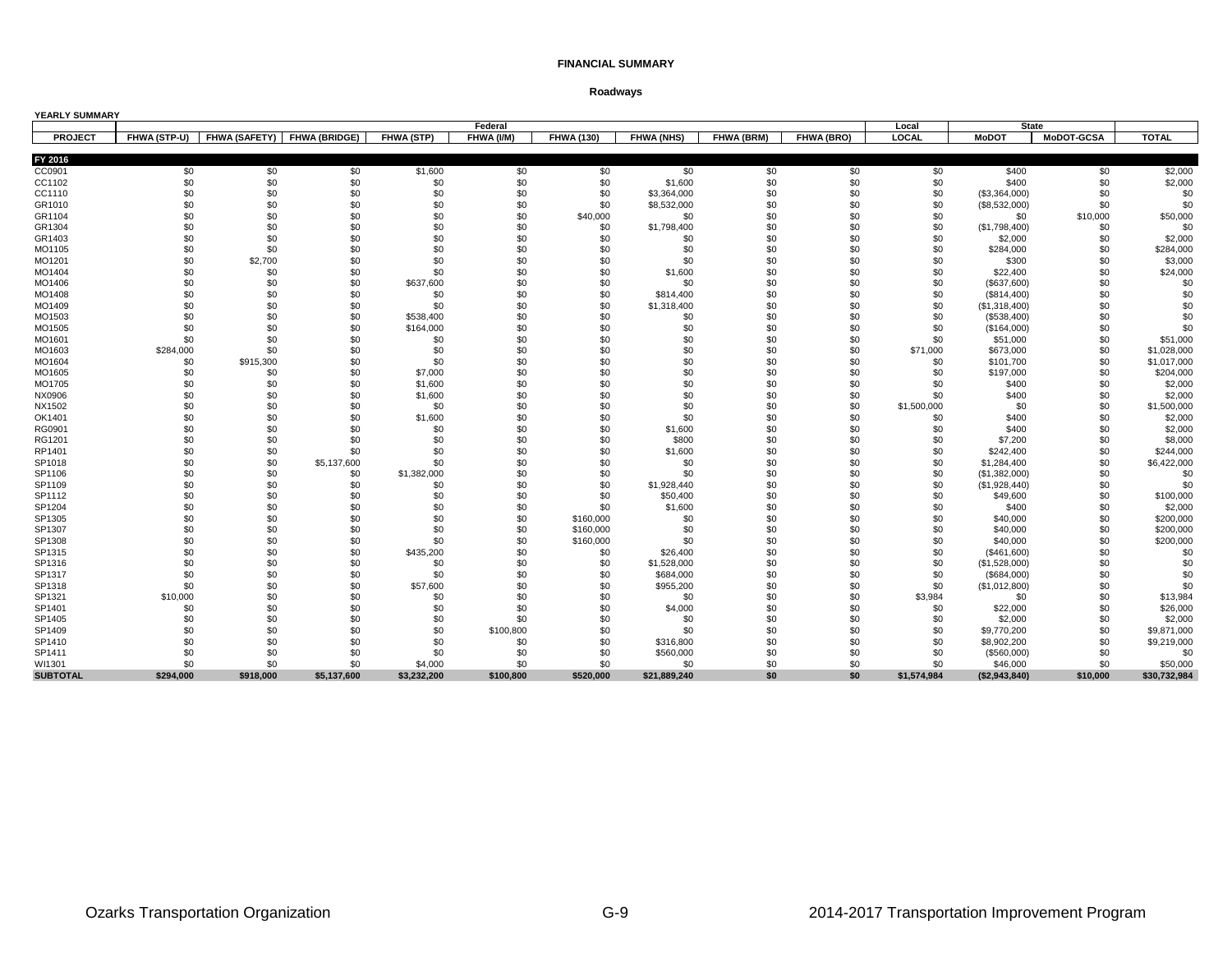| <b>YEARLY SUMMARY</b> |              |                      |                      |              |             |                   |                   |             |             |              |                |            |               |
|-----------------------|--------------|----------------------|----------------------|--------------|-------------|-------------------|-------------------|-------------|-------------|--------------|----------------|------------|---------------|
|                       |              |                      |                      |              | Federal     |                   |                   |             |             | Local        | <b>State</b>   |            |               |
| <b>PROJECT</b>        | FHWA (STP-U) | <b>FHWA (SAFETY)</b> | <b>FHWA (BRIDGE)</b> | FHWA (STP)   | FHWA (I/M)  | <b>FHWA (130)</b> | <b>FHWA (NHS)</b> | FHWA (BRM)  | FHWA (BRO)  | LOCAL        | <b>MoDOT</b>   | MoDOT-GCSA | <b>TOTAL</b>  |
|                       |              |                      |                      |              |             |                   |                   |             |             |              |                |            |               |
| FY 2017               |              |                      |                      |              |             |                   |                   |             |             |              |                |            |               |
| CC0901                | \$0          | \$0                  | \$0                  | \$1,600      | \$0         | \$0               | \$0               | \$0         | \$0         | \$0          | \$400          | \$0        | \$2,000       |
| CC1102                | \$0          | \$0                  | \$0                  | \$0          | \$0         | \$0               | \$1,600           | \$0         | \$0         | \$0          | \$400          | \$0        | \$2,000       |
| GR1403                | \$0          | \$0                  | \$0                  | \$0          | \$0         | \$0               | \$0               | \$0         | \$0         | \$0          | \$2,000        | \$0        | \$2,000       |
| MO1105                | \$0          | \$0                  | \$0                  | \$0          | \$0         | \$0               | \$0               | \$0         | \$0         | \$0          | \$284,000      | \$0        | \$284,000     |
| MO1201                | \$0          | \$81,900             | \$0                  | \$0          |             | \$0               | \$0               |             | \$0         | \$0          | \$9,100        | \$0        | \$91,000      |
| MO1404                | \$0          | \$0                  | \$0                  | \$0          | \$0         | \$0               | \$5,628,800       | \$0         | \$0         | \$0          | \$1,383,200    | \$0        | \$7,012,000   |
| MO1603                | \$0          | \$0                  | \$0                  | \$538,400    | \$0         | \$0               | \$0               | \$0         | \$0         | \$0          | (\$538,400)    | \$0        | \$0           |
| MO1605                | \$0          | \$0                  | \$0                  | \$164,000    | \$0         | \$0               | \$0               | \$0         | \$0         | \$0          | (\$164,000)    | \$0        | \$0           |
| MO1701                | \$292,000    | \$0                  | \$0                  | \$0          | \$0         | \$0               | \$0               | \$0         | \$0         | \$73,000     | \$673,000      | \$0        | \$1,038,000   |
| MO1705                | \$0          | \$0                  | \$0                  | \$2,017      | \$0         | \$0               | \$0               | \$0         | \$0         | \$0          | \$203,400      | \$0        | \$205,417     |
| NX0906                | \$ſ          | \$0                  | \$0                  | \$1,600      | \$0         | \$0               | \$0               | \$0         | \$0         |              | \$400          | \$0        | \$2,000       |
| OK1401                | \$0          | \$0                  | \$0                  | \$1,600      | \$0         | \$0               | \$0               |             | \$0         |              | \$400          | \$0        | \$2,000       |
| RG0901                | \$0          | \$0                  | \$0                  | \$0          | \$0         | \$0               | \$1,600           | \$0         | \$0         | \$0          | \$400          | \$0        | \$2,000       |
| RG1201                | \$0          | \$0                  | \$0                  | \$0          | \$0         | \$0               | \$6,400           | \$0         | \$0         | \$0          | \$339,600      | \$0        | \$346,000     |
| RP1401                | \$0          | \$0                  | \$0                  | \$0          | \$0         | \$0               | \$195,200         | \$0         | \$0         | \$0          | (\$195,200)    | \$0        | \$0           |
| SP1109                | \$0          | \$0                  | \$0                  | \$0          | \$0         | \$0               | \$2,454,378       | \$0         | \$0         | \$0          | (\$2,454,378)  | \$0        | \$0           |
| SP1112                | \$0          | \$0                  | \$0                  | \$0          | \$0         | \$0               | \$200,000         | \$0         | \$0         | \$0          | (\$50,000)     | \$0        | \$150,000     |
| SP1204                | \$0          | \$0                  | \$0                  | \$0          | \$0         | \$0               | \$1,600           | \$0         | \$0         | \$0          | \$39,400       | \$0        | \$41,000      |
| SP1401                | \$0          | \$0                  | \$0                  | \$0          | \$0         | \$0               | \$397,600         | \$0         | \$0         | \$0          | \$73,400       | \$0        | \$471,000     |
| SP1405                | \$0          | \$0                  | \$0                  | \$0          | \$0         | \$0               | \$0               | \$0         | \$0         | \$0          | \$2,000        | \$0        | \$2,000       |
| SP1409                | \$0          | \$0                  | \$0                  | \$0          | \$8,883,900 | \$0               | \$0               |             | \$0         | \$0          | (\$8,883,900)  | \$0        | \$0           |
| SP1410                | \$0          | \$0                  | \$0                  | \$0          | \$0         | \$0               | \$7,375,200       | \$0         | \$0         | \$0          | (\$7,375,200)  | \$0        | \$0           |
| WI1301                | \$0          | \$0                  | \$0                  | \$716,000    | \$0         | \$0               | \$0               | \$0         | \$0         | \$0          | \$129,000      | \$0        | \$845,000     |
| <b>SUBTOTAL</b>       | \$292,000    | \$81,900             | \$0                  | \$1,425,217  | \$8,883,900 | \$0               | \$16,262,378      | \$0         | \$0         | \$73,000     | (\$16,520,978) | \$0        | \$10,497,417  |
| <b>GRAND TOTAL</b>    | \$11,950,078 | \$6,074,300          | \$7,553,600          | \$26,307,521 | \$9,382,500 | \$3,294,000       | \$60,166,725      | \$1,189,657 | \$1,672,800 | \$20,132,838 | \$10,703,156   | \$351,000  | \$158,778,175 |